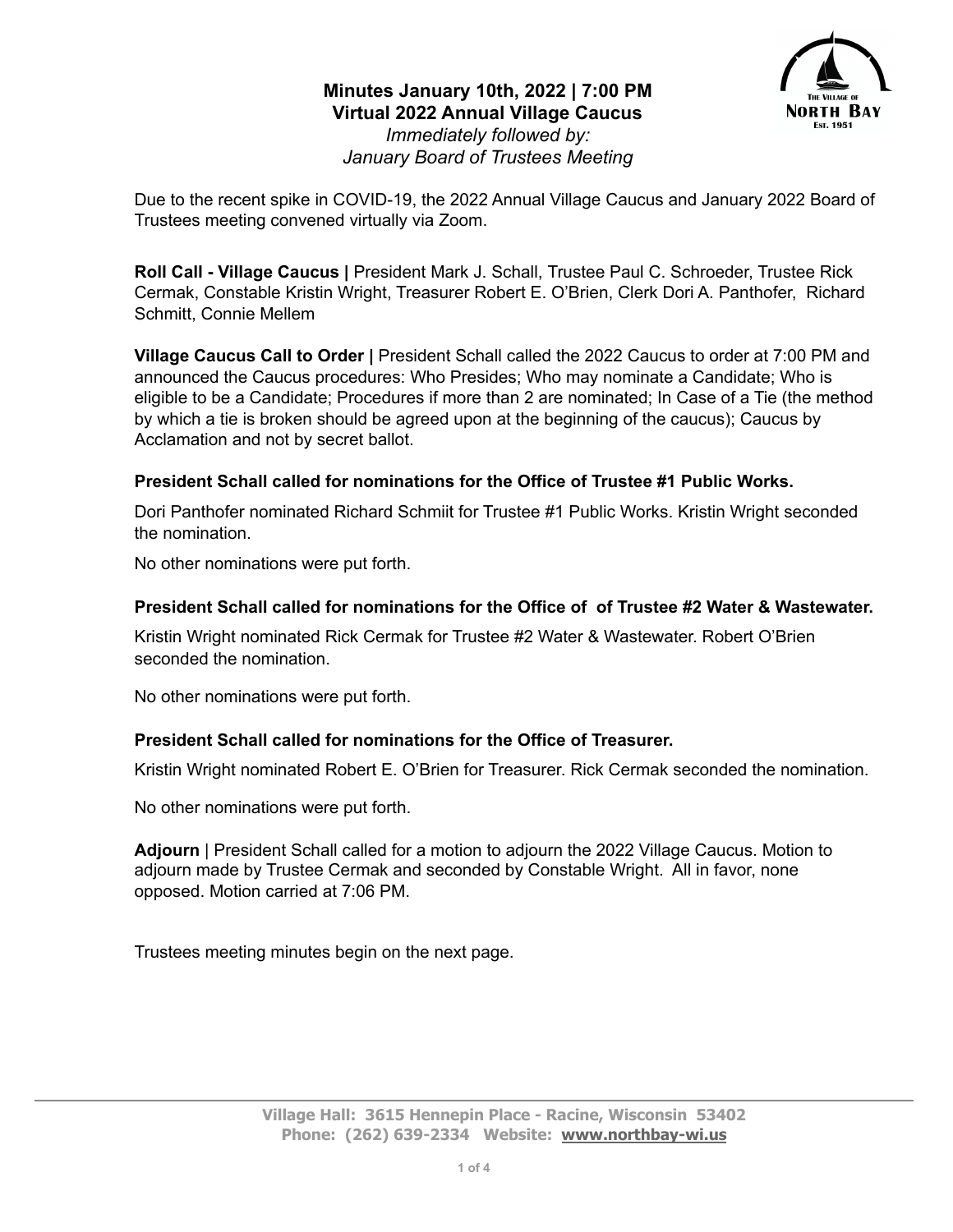## **Minutes January 10th, 2022 | 7:00 PM Virtual Board of Trustees Meeting**

**Roll Call - Board Attendees** | President Mark J. Schall, Trustee Paul C. Schroeder, Trustee Rick Cermak, Constable Kristin Wright, Treasurer Robert E. O'Brien, Clerk Dori A. Panthofer

**Public Attendees |** Richard Schmitt (3740 Lighthouse Dr) & Connie Mellem (116 S Vincennes Cir.)

President Schall called the Board of Trustees meeting to order at 7:07 PM immediately after the 2022 Village Caucus adjourned.

**Public Comment |** President Schall opened Public Comment.

Richard Schmitt thanked the Board for his nomination.

No other comments were put forth. Public Comment closed at 7:09 PM.

**Approval of Board of Trustees (BOT) Meeting Minutes |** Motion to approve the November 29th, 2021, BOT Minutes made by Trustee Schroeder & seconded Constable Wright. All in favor, none opposed. Motion carried at 7:10 PM.

### **Trustee's Report (1) – Paul Schroeder**

● **2022 Village Landscape Management:** The Village received 2 bids: Aspen Property Care (excludes fall leaf pick up) & Reliable Property Services (includes fall leaf pick up).

Motion to accept the 2022 Aspen Property Care proposed contract, forgoing contract review by the Village attorney, made by Constable Wright & seconded by Trustee Cermak. All in favor, none opposed. Motion carried at 7:29 PM.

Trustee Schroeder will pursue leaf pick up bids from Reliable, Full Blown Smith, LLC, and if possible, another contractor.

Reason for contractor change: Multiple years of service delivery issues with the previous contractor.

### **Trustee's Report (2) – Rick Cermak**

- **Sewer Project Update** | The project is complete.
- **Village Bridge Lighting |** Timer located inside Village Hall requires intermittent manual resetting and if issue persists, the timer can be swapped out with a spare.
- **Lighthouse Drive Lift Station** | 1 of 2 pumps is down; repair is pending United Mechanical's procurement of a spare pump.

### **Constable's Report – Kristin Wright**

- **Wind Point Police Report - December 2021 |** 96 Citations (15 speeding); 3 Case Reports; 130 Police Activity (many extra attention or vacation alerts)
- **Animal welfare |** No incidents reported at this time.
- **Racine County Public Health Division (RCPH) |** North Bay is now part of the new Racine County Health Division.
- **Caledonia Fire & EMS Reports** | Starting next month, reports will be available.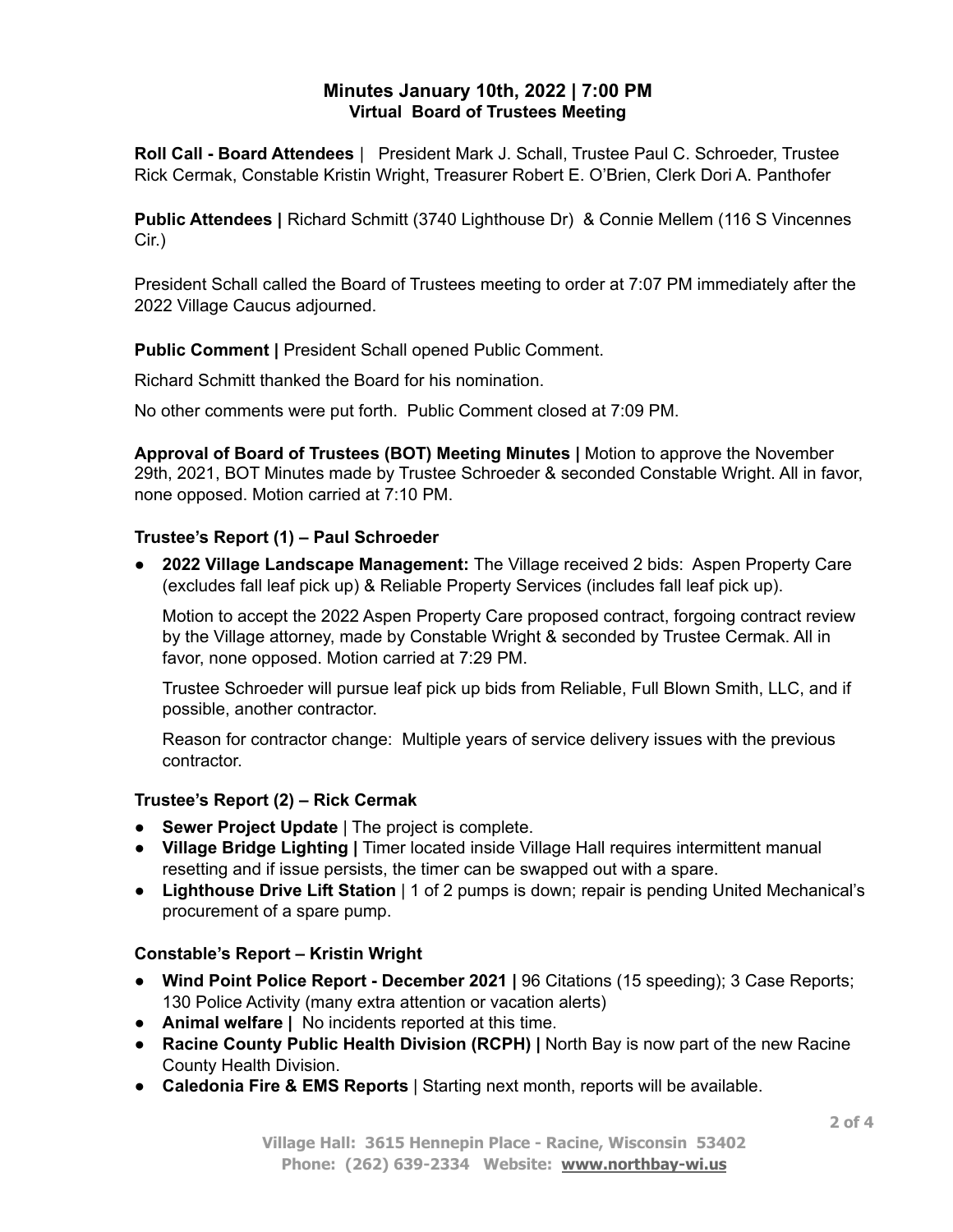### **Treasurer's Report – Bob O'Brien**

- **Financials -** November & December financials pending compilation by CLA.
- **2021 Property Tax Payment update** | As of today, 56% of tax payments are receipted.

#### **President's Report – Mark Schall**

- **● Fire Hydrants**
	- Fire Hydrant Marking | Trustee Schroeder to follow up with the City of Racine Water Department to make sure VNB is on the list.
	- Fire Hydrant Snow Removal | For the safety of all residents, President Schall asked the Board to consider contracting hydrant clearing. Trustee Schroeder will obtain a cost estimate from Curt Smith/Full Blown Smith LLC.
- **Curb Maintenance** | Following the last newsletter, a resident inquired about protocol for curb repair. When repaving village streets or during scheduled road repairs, adjacent deteriorating curbs will also be repaired. Repairs during non-scheduled repaving/repairs are at the property owners expense. Consider adding resident curb repair into a Driveway Permit to ensure consistent curb appearance.

### **Clerk's Report – Dori Panthofer**

- **● Elections**
	- North Bay Trustee Nominee & Candidacy Forms will be issued January 11th, 2022. County Clerk Wendy Christensen asked North Bay to submit forms to her office by January 12th, 2022. available January 11th, 2022; County clerk requests Declaration of Candidacy packets will be
	- If a Spring Primary is required on February 15th, request virtual format for the February 14th, 2022 BOT meeting.
- **Building Permits |** New, open, closed, 1 expiring soon.
- **● First 2022 Newsletter |** Late January or early February
- **Election Equipment Request**
	- Cork rails (facilitate posting legally required election materials)
	- Counter Sneeze Shields | Temporary guards are failing. Request buying smaller, more portable sneeze shields. The Board redirected Clerk Panthofer to the County for possible replacements.
	- Plastic folding tables | Two to three 5' tables and one 4' table to improve election day set up that permits the usage of sneeze guards between both electors and election officials. The larger banquet tables are deteriorating and limit set up options. Clerk Panthofer to find lower cost alternatives to present next month.

#### **Accounts Payable**

- **December 2021 \$32,255.48 |** The agenda noted the year as 2022 but the actual year for this report is 2021. Motion to accept the December 2021 Accounts Payable report dated December 20th, 2021, in the amount of \$32,255.48 2021 made by Trustee Schroeder and seconded by Trustee Cermak. All in favor, none opposed. Motion carried at 8:18 PM.
- **January 2022 \$20,316.97 (as of January 10th, 2022) |** Motion to approve the preliminary January 2022 Accounts Payable as of January 10th, 2022, with the understanding that invoices not yet received but are due this month will be paid, made by Trustee Schroeder and seconded by Trustee Cermak. All in favor, none opposed. Motion carried at 8:20 PM.